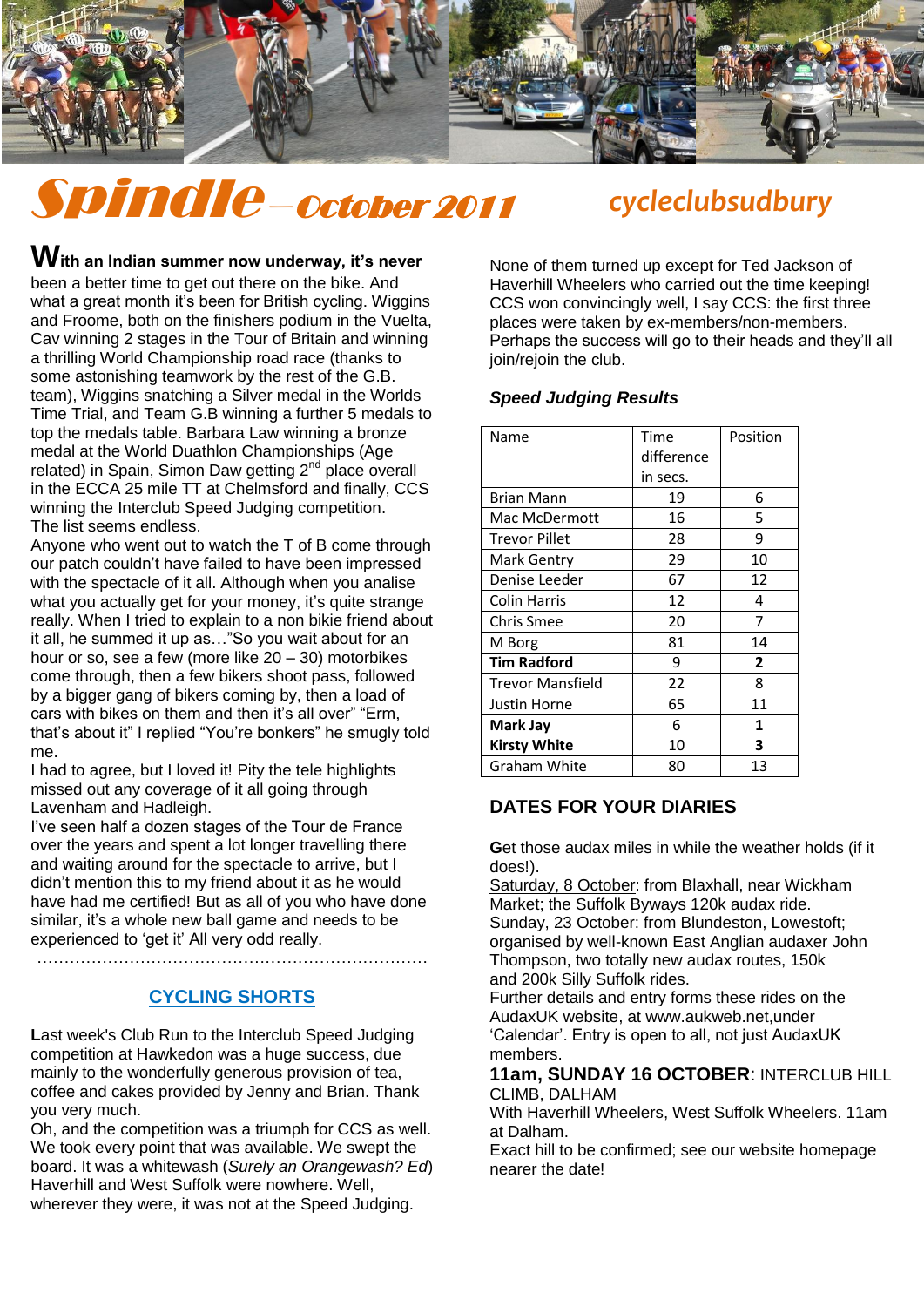#### **11am, SUNDAY 6 NOVEMBER**: CCS HILL CLIMB; ENTRIES FORMS NEED TO BE

RECEIVED BY 22 OCTOBER.

Our very own Open Hill Climb, incorporating the East District Cycle Association Championship. **This year we've arranged for the road to be closed,** so no horse boxes slowing people up! Why not give it a go. Held on Watson"s Hill, from the B1115 Hadleigh to Bildeston road at Semer bridge up towards the Hollowtrees farm shop.

Semer Village Hall on the Hadleigh to Bildeston road is used as the Headquarters for this event. Refreshments are available on the day.

Even if you're not riding the event, it's worth coming to watch. The Club run for this Sunday will be coming over to watch the event, and for the refreshments!

Our website home page has links to the Entry form, event details, and

the course.

Entry forms to be sent to Andrew Hoppit, 9 Aubrey Drive, Sudbury, CO10

1PY, BY 22 OCTOBER. Entry fee £7, cheques payable to A. Hoppit.

………………………………………………………………

# **7.30pm, THURSDAY 24 NOVEMBER**:

CCS ANNUAL GENERAL MEETING

Although not until next month, we're giving you early notice of this so you've no excuses for not coming. The AGM will be held at the Stevenson Centre, off Broom Street, Great Cornard. Refreshments provided. Attendance isn"t (yet!) compulsory, although it would be good to see more than the usual 25% of the membership attend. Got any gripes about the Club, or suggestions for improvements or extra events? If so, come and give them an airing, or even better, stand for a committee post. There are positions available!

……………………………………………………..

# **THURSDAY 8 DECEMBER: CCS QUIZ NIGHT**

7.30pm, Stevenson Centre, off Broom Street, Great Cornard; taxing questions, good company, free refreshments and prizes galore – what more could you ask.

……………………………………………………………….

Once again CCS is well placed in the AudaxUK Club Points table.

We're currently sixth out of the 225 clubs listed, and as in previous years several of the clubs ahead of us are much bigger.

*YACF 500 Willesden 482 VC167 376 Audax Ecosse 346 Cardiff Byways 238 CCS 220*

And remember, this is achieved during Brian Mann's audaxing year off!

Our good showing is due in part to new member but experienced audaxer Deneice Davidson.

The Audax point"s year finishes at the end of October, so there's still an opportunity to help increase that total; 200k events are the shortest that qualify, unfortunately, but there's a new East Anglian 200k event, the Silly Suffolk, from Blundeston on Sunday 23 October, along with a 150k ride.

Chairman Dave Fenn also currently tops the CTC Suffolk audax table, with a convincing 23 point lead over annual rival Arabella Maude.

………………………………………………………….

### **FOR SALE**

3/4 length brand new Roubaix bibtights for sale, size M, unisex.

Purchased mail order, wrong size, selling company refuses to exchange.

£40. Contact Deneice Davidson at [d.davidson63@tesco.net.](mailto:d.davidson63@tesco.net)

………………………………………………………….

#### **MOUNTAIN BIKING**

*Hello to all CCS members*.

Some of you may remember me from a few years ago participating in the time trials. My name is Doz Bree, and my overriding biking interest is mountain biking. I am writing to gauge the level of interest for a possible mountain bike section of the club??

My intention is to; if there are enough people interested, arrange a regular evening xc ride on local routes that I use, and those that other members know?

A possibility of team or solo racing in local (ish) events or visits to centres such as Thetford and Chicksands would be considered, too!

Please contact me on (01787) 829130, or by email on [doz.bree1973@hotmail.co.uk,](mailto:doz.bree1973@hotmail.co.uk) initially to register an interest in participating.

Thanks for reading; I look forward to hearing from you. *Regards*

*Doz Bree*

# **CAUMONTOSE in the**

**Pas de Calais** *by Mark Gentry* On Saturday the  $3<sup>rd</sup>$  of September a half a dozen doyens of the pleasures of velocopedical delights left Sudbury, Glemsford, Hadleigh, Lavenheath and Milton Keynes (or there about) at crack of dawn and



drove toward Dover. Five of us met at Ashford services for a pre-breakfast snack and then continued in convoy to Dover where the sixth member of our elite cycling group was picked up and we boarded the ferry in two cars. Dave took Roger and Alun in his car. Colin took Mac and Mark in his. I don"t know the arrangements in Dave's car but in Colin's, I was the designated navigator, of which more must be spoken later. The Channel was as calm as a millpond and as we crossed, on the 10.35am ferry, we indulged in healthy and healthily sized, proper breakfasts. I looked at my watch as we were docking in Calais and I couldn"t believe how long we had taken to cross. (There is a possibility that time zones and putting watches forward could have had some effect on my time perception.)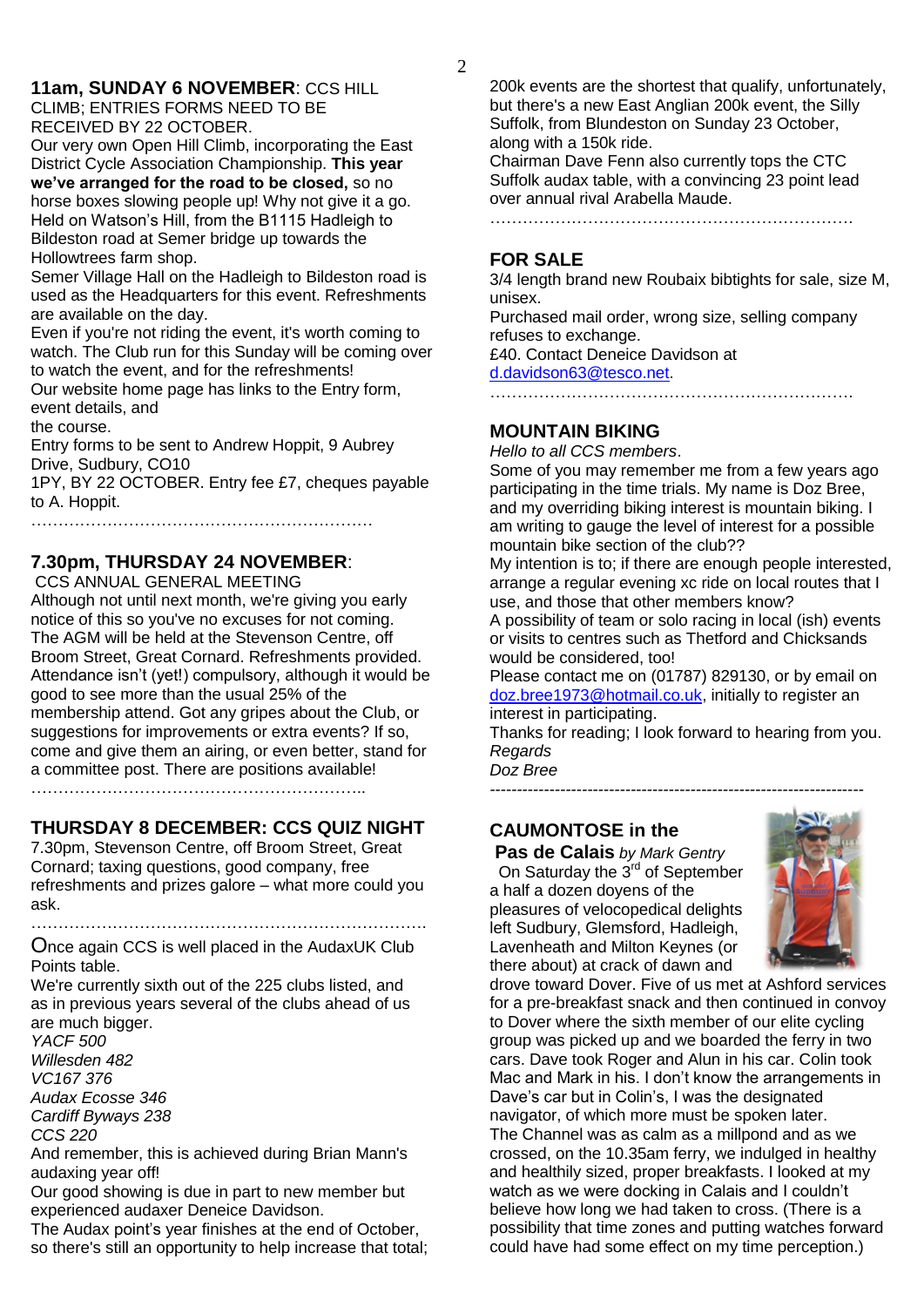"Navigator, direct me to the A16" said Colin. "Follow that light blue Jaguar in front. The one with the bikes on top" I said, before going to sleep for the duration of the journey. We turned off the A16 onto the D939 and arrived at Hesdin where we did a spot of shopping in a Carrefour supermarche. Stuff for barbecuing, breakfasting and wineing. Along with the meat, fish,



potatoes and wine bottles, was a bag of healthy apples, which returned with us to the UK, unopened. Some of the fish we bought was labeled "Lieu Noir" for which the only translation we could find was "Colin, Pollack." We had four wonderful treats, carried from Blighty to lessen the culture shock of mucky French grub. Mac brought a cake, which

Julie had made and a raspberry crumble, which he had made. David brought a fruit cake which Mary had made. I brought a hessian sack of muesli, which heaven knows who, had made.

 Chez Leopald, our accommodation in Caumont, Pas de Calais, was a really nice place with a little tower outside the front door, which was either a dovecote or the place where the Caumontoise confined troublesome Englishmen. There were two bedrooms on the ground floor and three upstairs and there was very little blood spilt during the selection of beds and none at all during the compilation of the bathroom rota. Some people, though, found the shower more difficult to operate than others.

 Our nearest neighbour being the village church, there was some concern about the hourly striking clock but in the event it was either silenced at night or the effect of the wine was to render the bells inaudible to cyclists. There were, in the churchyard, eight British War Graves. Six of the pilot and crew of a Halifax bomber shot down during the Second World War and two others from the First World War.

When the cars were unloaded and everyone had

settled in, we got the bikes out and trundled off to Crecy and had some coffee and some beer. I suppose it's due to lower population density but there seemed to be a lack



of locals out and about. In fact it seemed that, all the time we were in France, most of the villages we passed through were shut. The exception to this desertedness was motorists, though there were fewer of those than in similar circumstances in Britain. After our coffee we set off to the site of the battle of Crecy. Which was also shut. Like two sets of the Three Kings, "we returned home", to Caumont, "another way", which proved to be a bit of a problem because we had to do a bit of track retracing?

 Starving cyclists need nutritious comestibles in abundance. Roger, besides organising the whole trip admirably, was a superb Chef de Barbecue and with a little help, produced excellent food to compliment the 2009 Bordeaux, which was the main component of most of our meals. Colin told us that this was a good vintage and he was not wrong. During this feasting we decided that tomorrow we would cycle alongside the river Somme because it would be nice and flat. All roads on the map that showed any signs of having anything resembling a chevron marked on them were severely shunned.

I'm sorry to report that there were no notable incidents on this Sunday expedition to the sea. We did notice that there were more people out and about than there had been on Saturday. There were several changes of direction after consulting the faulty French maps, with their silly names, and we reached our goal in spite of M. Michelin. We did pass the French equivalent of Dale Farm but sped quickly past without incident. Lunch was at a restaurant on the plage at Quend Plage after which there was a return trip, passing Dale Farm again and avoiding the shouting family beside the road.

 The course of this return trip took us alongside the river Somme again but on the opposite bank. Spinning happily along, we mused upon the fact that, although the sky was overcast most of the time, we had experienced some weak sunshine but at least it was

dry. HA! What a laugh. Half way home, it began and soon capes were drawn and I for one wished I"d put mudguards on. "Let"s stop at this bar for some coffee," someone suggested, "I could do with a comfort break." Coffees all round was the damp order as our capes dripped puddles on the floor. The pissoir (I"ve



always wanted to write that) was outside the bar. Imagine a half metre square roofed construction with cowboy saloon louvre doors facing the road and you will have some idea of the privacy afforded here. See above!

 More delicious food, courtesy of The Chef de Barbecue, cooking under an umbrella to disperse the rain, and more 2009 vintage and we slept well. Some people, though, had opened the Velux windows upstairs to their fullest extent and the rain had slightly drenched their rucksack and most of their clothing, before they realised their mistake.

Monday brought a diversion of courses. Four of us

went off to Azincourt (*That'll be Agincourt of the battle fame – did the Frenchies change the spelling because they lost I wonder?– Ed*) and the other two went elsewhere at a more



leisurely pace to explore the local cafes. All six, though, got drenched to the bone. The Azincourt parties were climbing up to a plateau, and were approaching the top when the skies opened. At the top we could just make out, through the torrential rain, just one tree, the only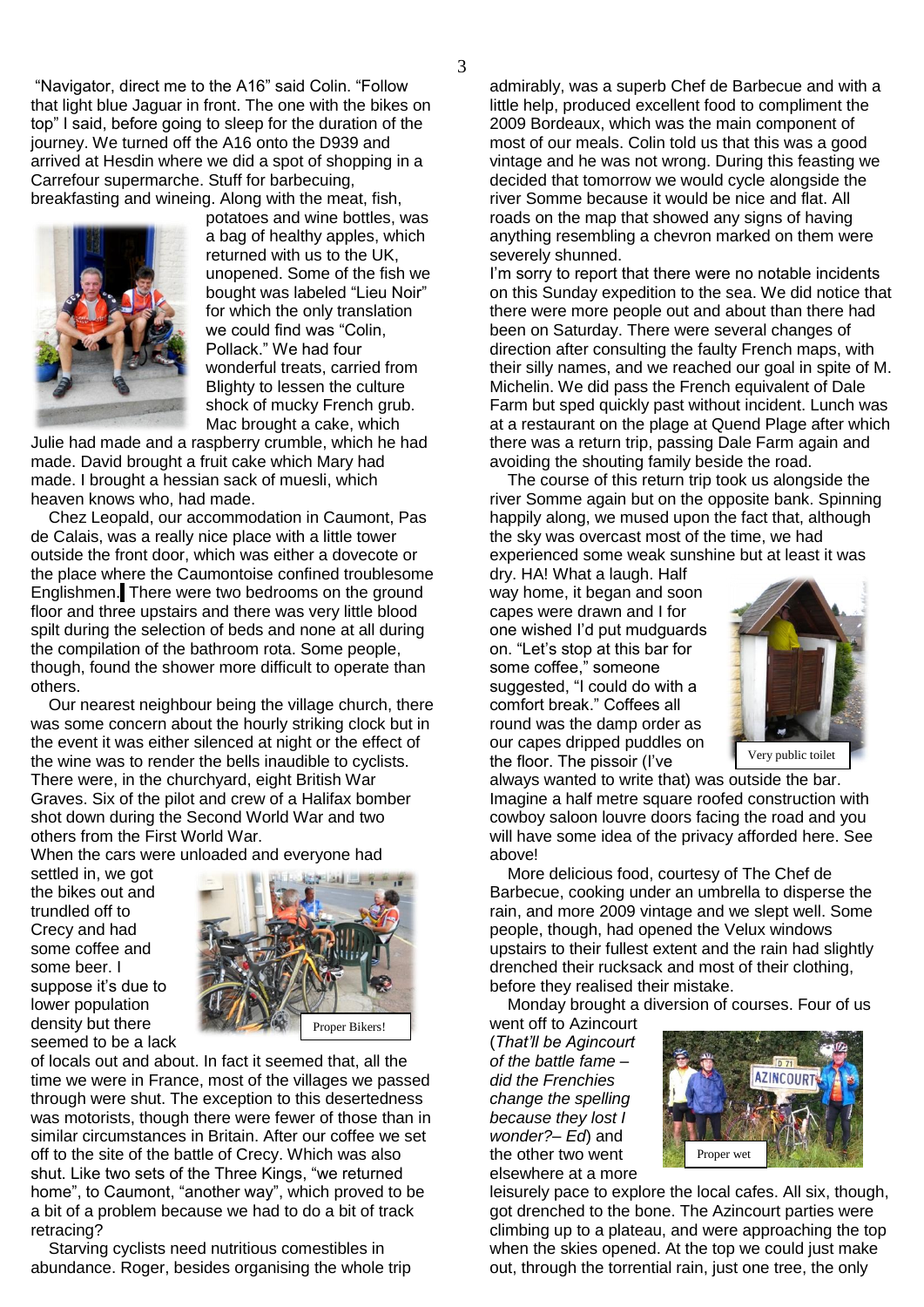suggestion of shelter for two hundred miles. To this tree, we made our way through the two-inch deep water flooding the road. As the rain made its way down our necks and gushed out of our shorts, we realised the truth about this tree. As a shelter, it was a washout.

 Gently oozing water and very slowly drying out, mainly due to the friction of shivering, we made our way to the village of Azincourt and the battlefield. Every house in the village had its own cardboard cutout knight, bowman, pike man, crossbowman or other such military person. We drank more coffee in a bar but didn"t visit the visitor centre but carried on to the battlefield and rows of cutout archers and knights. There was a very informative display board at the actual site of the battle. On the route home, we attempted to find food. No such luck. On Lundi, France is closed.

More gorging and quaffing occurred in the evening, together with preparations for the journey home, which proved to be very similar to the journey out, except in reverse. My



navigation became worse, if that is possible, and all praise is due to Colin for overcoming the handicap that I represent. The unremarkable but long return journey was made a little more interesting by the roughness of the crossing. Waiting for two hours outside Dover harbour made for some excitement and the thrusting of the tugboats trying to turn us to get into the berth caused quite a stir. It certainly stirred the water.

 By Tuesday evening we were back to our respective homes and pining for our Caumont cottage. What a great break.

#### **DARK, COLD AND MISTY**

………………………………………………………………………..

*by Robin Weaver* Yes, the autumn audax season began for me with an early morning start for the Shaftesbury CC Chris Negus Memorial 200k audax, from their club hut at Henham. Having picked up Dave and



Mark on the way, we arrived at the hut for an early cuppa, before setting off with about 35 other riders on the longest (100k) leg of the ride, to that well-known venue the Dutch Nursery cafe at Coggeshall. We reached there by roads some known, some new, via Thaxted, the Bardfields, Gosfield, Greenstead Green, passing lots of potential cafe stops on the way. If only we'd known! Having made our way through to the cafe, we found ourselves at the tail end of a coach party queue of "old people" (as distinct from ourselves), dithering about what to order. After an enforced prolonged break, we left 50mins later, refuelled and refreshed, setting off for Great Leighs, and the first of far too many info controls. By now, the weather was glorious, and the earlier optimistically applied sunblock

came into its own on the return to the club HQ via **Stebbing** 

No, not a figure of eight course, instead, a cloverleaf (fortunately not four-leaved). After a second bacon sandwich, we set off on the next leg of the ride, a shorter 50k ride to the familiar hills between Barkway and Great Chishill, with a trio of others thrown in for good measure - audax organisers from the Henham huts seem unable to produce a route that completely avoids this area, mores' the pity. This leg seemed really tough, and we all struggled a bit.

The third leg, another 50ish k, had every appearance of being a bit easier – basically a square route around Bishops Stortford, with a run out alongside the airport, which we knew would be flat, at least. One or two main roads to cross – drivers really are getting more bike savvy – one even stopped to let us through. Onto Much Hadham, playing catch-up on the hills (strangely) with a couple riding in matching PBP tops – a little ostentatious, we thought! They dropped us again once back on the flat – well, we did get caught by some traffic lights.

We then found some more, thoroughly unexpected, hills, not good with only 25k to go. We had a series of left turn instructions, each followed by a long steep climb, not at all what we needed – needless to say, always in the wrong gear after the turn. Very pleasant cycling country, though, nowhere more than a few miles from Bishops Stortford and the airport.

Finish time, 7.15pm. Lights needed for the last 45 mins, but still pleasantly warm. After yet more tea and cake, though, it was definitely dark as we reloaded the bikes for the run home. Total distance, 214k – certainly a bit over the advertised 200!

A completely new route (with fewer info controls) is promised next year – one leg out to Haverhill, followed by a second to Ingatestone.

……………………………………………………………

# **A Real Bikers Holiday**

*by Simon Daw*

I"ve never really been a holiday person. When I first worked at the bike shop I was its only employee, and therefore only got Bank Holidays. Later, when I worked at Hedingham Castle, summer holidays were out. And when I started teaching I at first had no money to be able to afford a holiday, and later didn"t make time to organise one.

I"ve come to cherish the five or six week summer break, though. And at the end of August last year I really didn"t feel I"d done much with it. I determined to try to actually

get away for once in 2011. Back in the spring I started to look. I thought there"d be lots for the single holidaymaker. In fairness, there is quite a bit. However, I'm now dangerously close to  $18 + 30$ , and am really not



Simon riding the cobbles

18 *to* 30. Even if I"d bought a toupee and tried to wing it I didn"t fancy my chances all that much.

So I tried cycling holidays. There were lots of offers of accommodation and organised routes, but it was all really aimed at groups. Even if I decided to go off by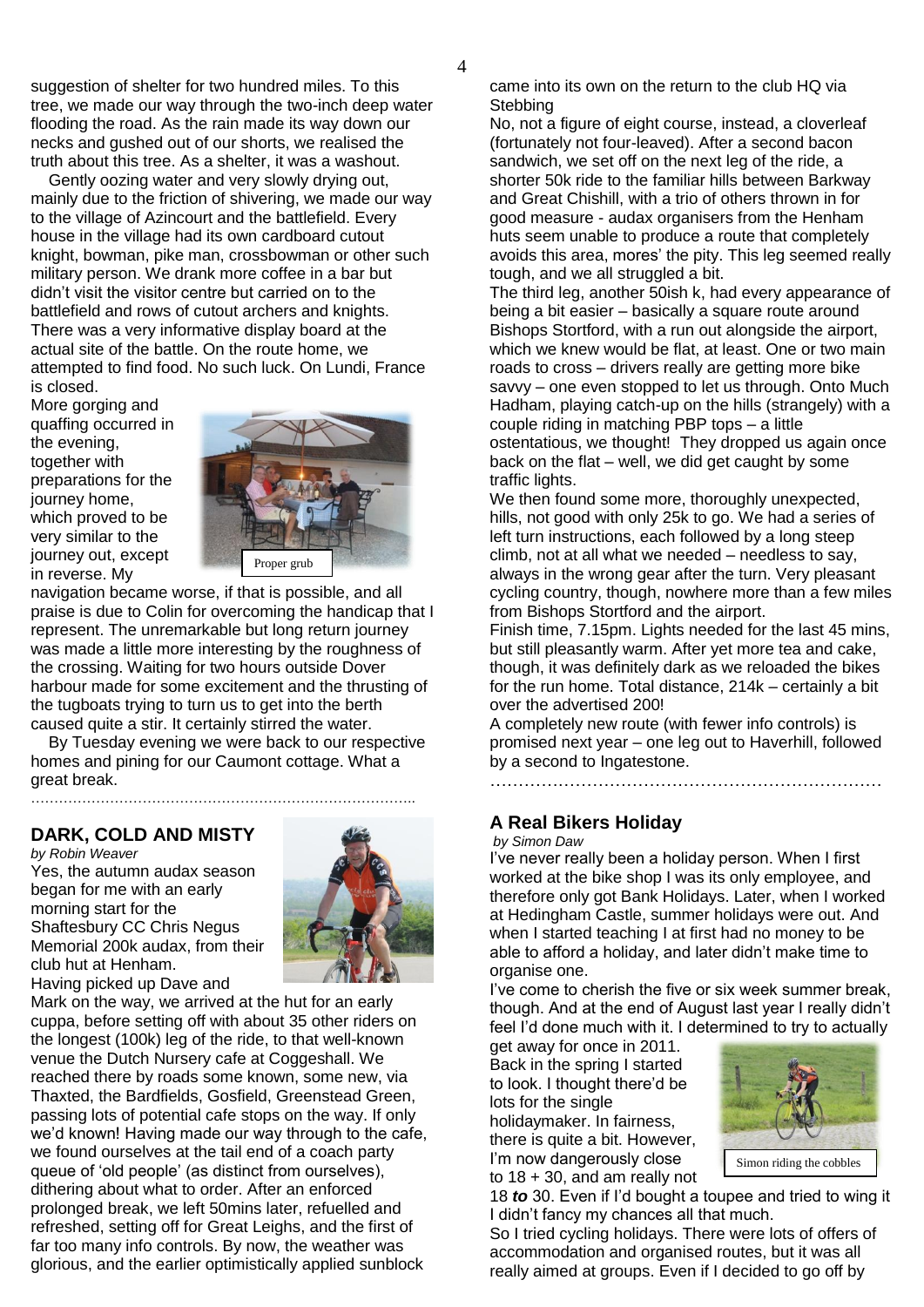myself, I didn"t fancy the Dolomites with my limited grasp of Italian (four words at the last count. You can only get so far on piccolo, selle, strada and pista, I imagine, though these could well be useful at some point). The CTC coordinate cycling trips, but unless one is interested in the lesbians-only three day tour of the Wirral one seems to need to book at least two years in advance. I found one company who were advertising organised cycling holidays to Poland, but apart from the photo of happy, smiling families riding sit-up-and-beg bikes the stated itinerary of "up to twenty miles per day" made me think this maybe wasn"t for me. But then, just as I was knee-deep (barely an exaggeration) in paper in the middle of my favourite time of the year – report-writing month – into my inbox plopped (or pinged, I suppose) an email forwarded by Nick Reed. "De Ronde with Geraint Thomas". I was intrigued. In fact, I still am: I don't think I've ever heard of a current pro – and especially not one riding at the highest level – taking time out to work as a travel company rep., in effect! Although slightly numbed by the price (I have a well-developed reputation for meanness) I exercised my other reputation for impulsiveness and booked that very evening. Anyway, the weeks whistled away; report writing turned to the end-of-year production, then the leavers' service, and with it the piles of mouse mats and mugs (parents – we"re really, really grateful that you are so generous as to buy us teachers a gift. But not a mug. Please. Thank you.) And finally…the holiday.

And so, on August  $17<sup>th</sup>$ , I found myself in the uplifting surroundings of South Mimms Services, waiting for the coach. It was easy to pick out my fellow-travellers by their bike boxes and bags. It was less simple to work out whether these guys were going to be First Cat roadies or weekend warriors, but the fourteen participants" ages ranged from fifteen-year-old Hugo Walters (a name to watch. Well, he dropped me, anyway) to…erm…much older Chris Goddard. He"d been advised to bring his mountain bike styled touring bike in preference to his Colnago road bike; I had some doubts about that one…

Geraint introduced himself to us during the journey. It was pretty clear that he was going to be more than just approachable; he really didn"t want to be aloof from the group. He set only one condition – that no one should ask him anything about 1) Did he regret waiting for Bradley Wiggins during Stage 7 of the TdF (Yes, but he"d do the same again because he was his team leader) and 2) Did the Welsh flag make him lose concentration before he crashed on that descent? (No, it was poo on the road. Or words to that effect.) After tackling the delights of the M25 and the Tunnel we arrived at our 4-Star hotel in Kortrijk. Needless to say, this being Belgium, the meal that was served was just right for cyclists. Even wandering around what was essentially a business hotel in cycling gear didn"t raise eyebrows – we speculated how long it would take us to be ejected if we did the same in the UK! The next morning we set off for nearby Oudenaarde.

The two rides both started and finished at the Centrum Ronde van Vlaanderen. This is well worth a visit in its own right – a fantastic museum packed with bikes and memorabilia ancient and modern. Apart from all of this

it also boasts a human exhibit – none other than double world champion Freddy Maertens. On Friday morning he gave us a guided tour. It was a fantastic opportunity to hear his perspective on racing both in the seventies and now, and he offered a unique insight. Freddy"s career was controversial to say the least, and he has subsequently been frank about the problems he had, and the mistakes he made both then and after he retired. His racing money depleted, his work at the CRVV is in the line of a pension. I found talking to him quite a moving experience. Near the end of the tour I asked him if, when he watches the Ronde van Vlaanderen roll away from Bruges, he wishes he were still in the peleton. He gave a wistful smile and a small nod. I liked Freddy, and I feel privileged that I got to meet him.

But that was all ahead of us as we assembled our bikes in front of the CRVV on Thursday morning. Early rain was clearing, but I wasn"t much looking forward to the possibility of still-greasy cobbles. I needn"t have worried – by the time we reached them they were dry! Almost as soon as we left the Centrum, one of the riders broke a spoke. Or noticed he had a broken spoke. Who knows? After a wait, during which it was decided there was nothing to be done (he had to ride a wobbly wheel), we set off once again. After another three miles, and when slowing at a junction, one of the guys rode into the back of another. Neither fell, but there was minor damage to one bike (and a leg…) and a nice hole in a carbon fibre seat stays on the other. I felt quite glad at this point that I was riding my old steel Bio Racer; the previous evening I"d received some very odd looks from the Pinarello / Cervelo brigade when I"d told them I"d brought a twenty-year-old bike. Despite the delays Chris, on his touring bike, was out

the back. I think he was braced for it, but we saw little of him during the next two days. Still, at least he was away from the unscheduled dismounts! The first



serious climb was the Kluisberg. The idea, I think, was to break us in gently. I tried to ride side-by-side with Geraint on the front (first and last time I managed it on one of the "proper" climbs!); I paid dearly. With my heart rate at 166bpm (compared to a maximum of about 172bpm) I was, to all intents and purposes, eyeballs out. Geraint helpfully remarked, "You were trying a bit up there, weren't you?!" as we regrouped over the top. During the following climbs – which included the infamous Oude Kwaremont and the positively evil Koppenberg – I found that the best I could manage was to keep Geraint in sight, usually cresting the climbs in about third or fourth place. As he came past on one particularly long climb he asked if the noise he could hear was my phone ringing. I pointed out to him that it was my heart rate monitor, telling me I"d just reached 95%! These hills are truly nasty – short, but often quite steep (20% in some cases) and usually cobbled. And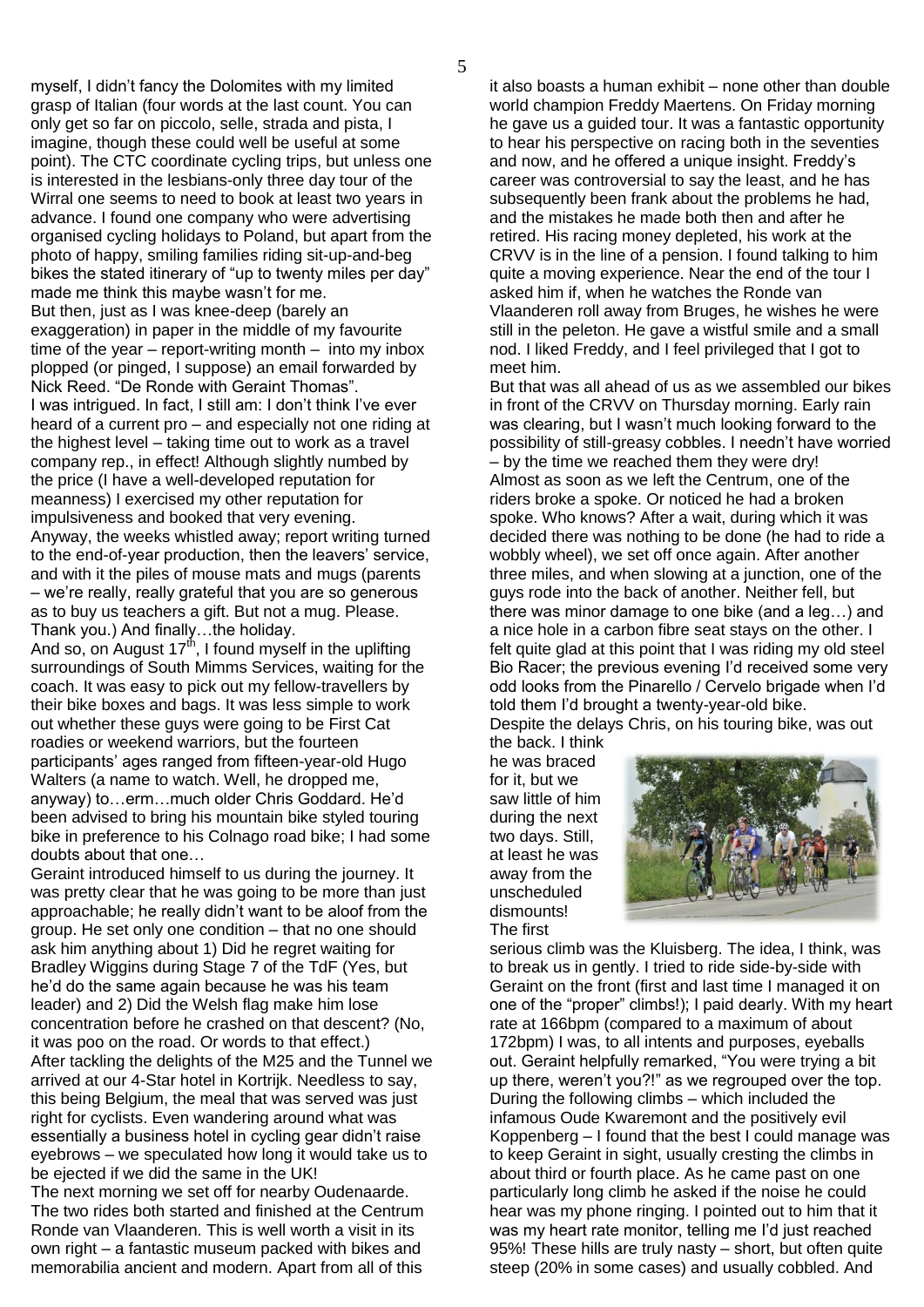these are not nice, smooth North Street type cobbles, but ancient lumps that one has to haul the bike over, one-by-one. Quite a few times the refrain, "I"m going…aargh…!" from behind was followed by the crash of carbon and alloy and flesh onto cobble. It paid to stay near the front.

I"d originally been a bit sniffy about the mileage we would be covering each day – 70km on the first day (we actually did about 80km), and 90km on the Friday, and I"d planned to try to make myself look big (quite hard, generally) by doing some extra kilometres on the second day. Friday dawned grey and miserable, but the skies soon cleared and, after our museum tour, we set off. We were headed for Geraardsbergen, and specifically for the famous Muur. The climb can only be described as iconic, and for me – despite thirty years of interest in the sport – the 2010 Ronde van Vlaanderen provided the most powerful images, with Fabian Cancellara powering away from Tom Boonen half way up the Muur.

As usual, Geraint set the pace – I felt a bit like a duckling, hastening to try to keep up with its mum (and always scared of getting left behind) – as we headed out along the busy main road from Oudenaarde. Every so often, one or other of us would try to be heroic and do a turn, and would flounder, gasping desperately on the front as the pace dropped discernibly, before after a polite interval G would roll effortlessly past to pick things up again.

There were no crashes, and apart from a few guys getting dropped from time to time it was a decent, smooth ride, with a bit less stopping.

Geraardsbergen was busy – like Sudbury on a Saturday morning – so our approach to the climb was a bit frustrating. Geraint commented on how different it felt, compared with race day. The climb itself starts

easy, and I rode on the front; suddenly, one turns sharp right, the cobbles become much less smooth and regular, and the road –



such as it is! – veers skywards. At this point, as I slowed to a crawl, Geraint simply maintained the same pace and disappeared out of sight. He was kind enough to turn around and stand by the side of the road to cheer us as we (eventually…) neared the top, though. Young Hugo bounded off after him, only to start to suffer as the climb kicked again, whilst Neil – who"s never ridden a race – also came hammering past me as I zigzagged desperately. With my heart rate monitor alarm again sounding fairly continuously, I was pretty happy to see the famous chapel.

On the way back from Geraardsbergen we took in several more climbs, and one particularly horrid cobbled section of about three kilometres which made me feel as though all my teeth were about to fall out. The format was much the same – hang on to G for as

long as possible, and then try not to look too disheveled when eventually rolling up at the point where he"d decided to wait.

On one main road section a car pulled up in front of us, its hazard lights on. Now, if this happened in the UK I"d be getting reading for a slanging match, or worse. But as we passed the window was wound down, and an Australia accent called out, "Hi Geraint! What you doing?" (A lot of people looked very puzzled at this strange group of pro cyclist and tubby / odd shaped / bald / junior riders passing by). It was none other than Robbie McEwen, serving out his last few weeks as a pro in Europe before finally hanging up his wheels and returning to Australia.

We"d only done 70km by the time we returned to Oudenaarde, so I decided to do my hero thing. "You fancy doing a bit more, Geraint?" I asked, as nonchalantly as I could manage. Three others decided to come along, too, so soon we were off, heading south-west along the N8, in the direction of the Koppenburg.

As we hit its first cobbles I knew I"d made a mistake! This time, Geraint simply blasted into the distance right from the bottom. I ground my way up it's 20% slope, determined at least not to be last to the top. (I was third – one guy had to walk.) Any thoughts about scenic routes, and building up the miles, quickly evaporated, and I was quite glad when we headed directly back down into the town!

It had been an amazing two days. I've always loved cycling, but reckoned that my most memorable moments

would all be from my twenties. Not so any more – this was right up there. To round the trip off, we were all presented with a named cobble and



with one of Geraint's Tour de France race numbers. I'd certainly recommend this trip if it's repeated next year – and it sounds possible that it will be. In fact, a different company is offering a "Mark Cavendish Experience" – for a mere £6,000! I think I may give that one a miss. It must be a limited market, because it would be very difficult to make it a family break (Geraint had brought his partner, Sara, and having a few days with her mid-season was one of the attractions for him, but there was no separate itinerary) and, whilst not in the "Cav" price bracket, this wasn"t cheap. However, it was a great opportunity to meet a supremely talented rider. I"ll be cheering him all the harder when he goes for the team pursuit gold in London next year. My video of the cobbled climbs on the second day is at

[www.youtube.com/watch?v=eZQcykT8z4E,](http://www.youtube.com/watch?v=eZQcykT8z4E) and there are many photos of the trip at

<http://www.flickr.com/photos/55119780@N06/> . The routes of the two rides can be seen at <http://connect.garmin.com/activity/108068110> and http://connect.garmin.com/activity/1080681